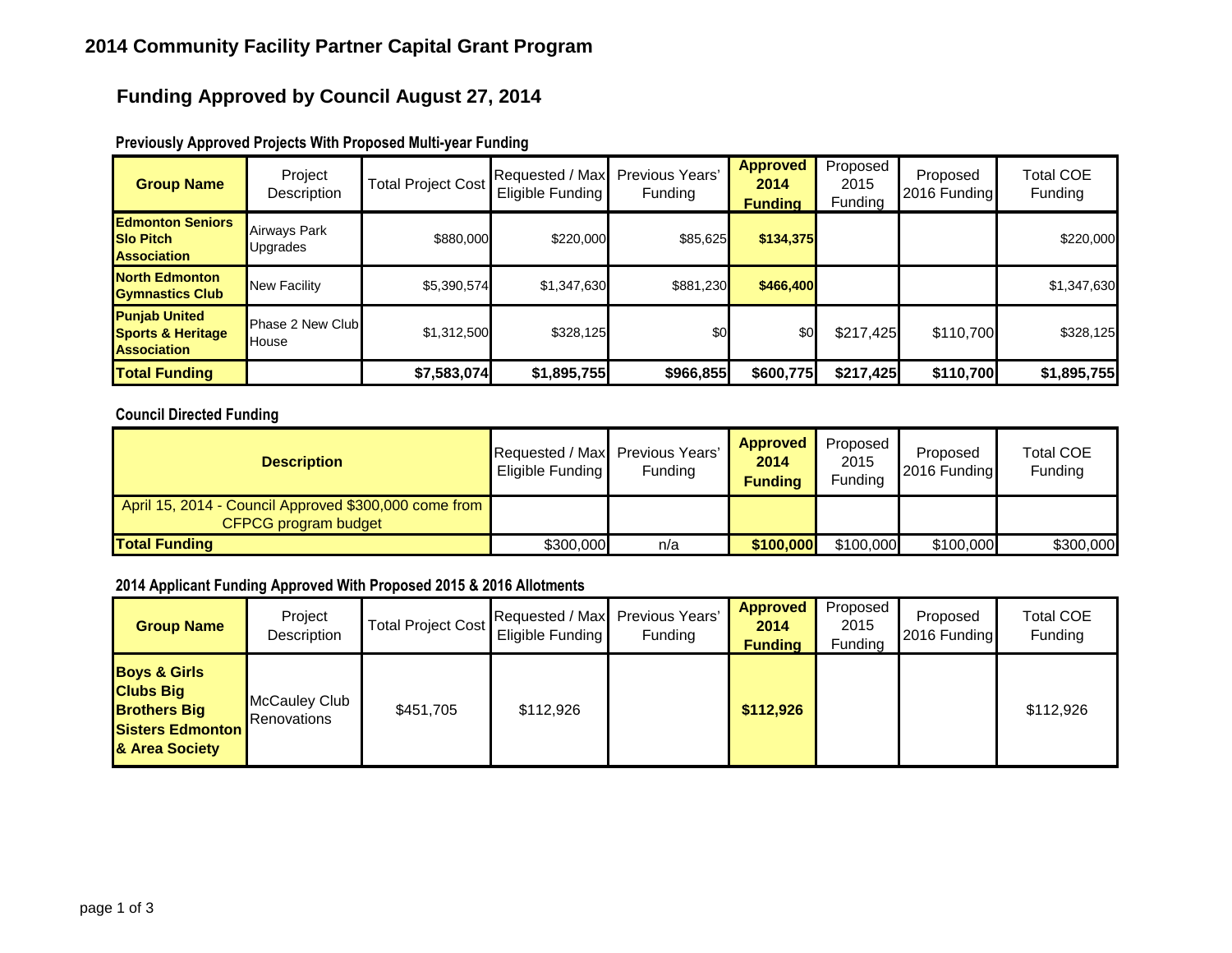# **2014 Community Facility Partner Capital Grant Program**

| <b>Group Name</b>                                                                                                                     | Project<br>Description                                                                               | <b>Total Project Cost</b> | Requested / Max<br>Eligible Funding | Previous Years'<br>Funding | <b>Approved</b><br>2014<br><b>Funding</b> | Proposed<br>2015<br>Funding | Proposed<br>2016 Funding | <b>Total COE</b><br>Funding |
|---------------------------------------------------------------------------------------------------------------------------------------|------------------------------------------------------------------------------------------------------|---------------------------|-------------------------------------|----------------------------|-------------------------------------------|-----------------------------|--------------------------|-----------------------------|
| <b>Edmonton</b><br><b>Chinese Garden</b><br><b>Society</b>                                                                            | Nine Dragon<br>Wall                                                                                  | \$320,000                 | \$78,156                            |                            | \$78,156                                  |                             |                          | \$78,156                    |
| <b>Edmonton</b><br><b>Rowing Club</b>                                                                                                 | Replacement<br>Dock - Access<br>Ramp                                                                 | \$308,180                 | \$70,750                            |                            | \$70,750                                  |                             |                          | \$70,750                    |
| <b>Edmonton Tiger</b><br><b>Rugby Club</b><br>[w/The<br>Leprechaun<br><b>Rugby F.C1</b>                                               | Edmonton Tiger<br>Clubhouse<br>Renovation<br>Project                                                 | \$200,850                 | \$50,213                            |                            | \$50,213                                  |                             |                          | \$50,213                    |
| <b>Millwoods</b><br><b>Cultural and</b><br><b>Recreational</b><br><b>Facility</b><br><b>Association</b><br>(MCARFA)                   | Paving of Cart<br>Paths                                                                              | \$238,637                 | \$59,659                            |                            | \$59,659                                  |                             |                          | \$59,659                    |
| <b>North West</b><br><b>Edmonton</b><br><b>Seniors Society</b><br>[formerly called<br><b>Calder Seniors</b><br><b>Drop-In Centre]</b> | Facility<br>Renovation<br>including<br>waterline<br>realignment plus<br><b>Building</b><br>Expansion | \$2,578,111               | \$562,952                           |                            | \$90,000                                  | \$425,500                   | \$47,452                 | \$562,952                   |
| <b>Punjab United</b><br><b>Sports &amp; Heritage</b><br><b>Association</b>                                                            | Phase 1B Field<br>Maintenance -<br>Garage,<br>Equipment &<br>Fencing                                 | \$276,887                 | \$58,929                            |                            | \$58,929                                  |                             |                          | \$58,929                    |
| <b>Snow Valley Ski</b><br><b>Club</b>                                                                                                 | Rainbow Valley<br>Campground<br><b>Building</b>                                                      | \$1,829,410               | \$431,975                           |                            | \$431,975                                 |                             |                          | \$431,975                   |
| <b>Terra Centre for</b><br><b>Teen Parents*</b>                                                                                       | <b>Planning for</b><br><b>Together Centre</b>                                                        | \$650,000                 | \$160,000                           |                            | \$141,924                                 |                             |                          | \$141,924                   |